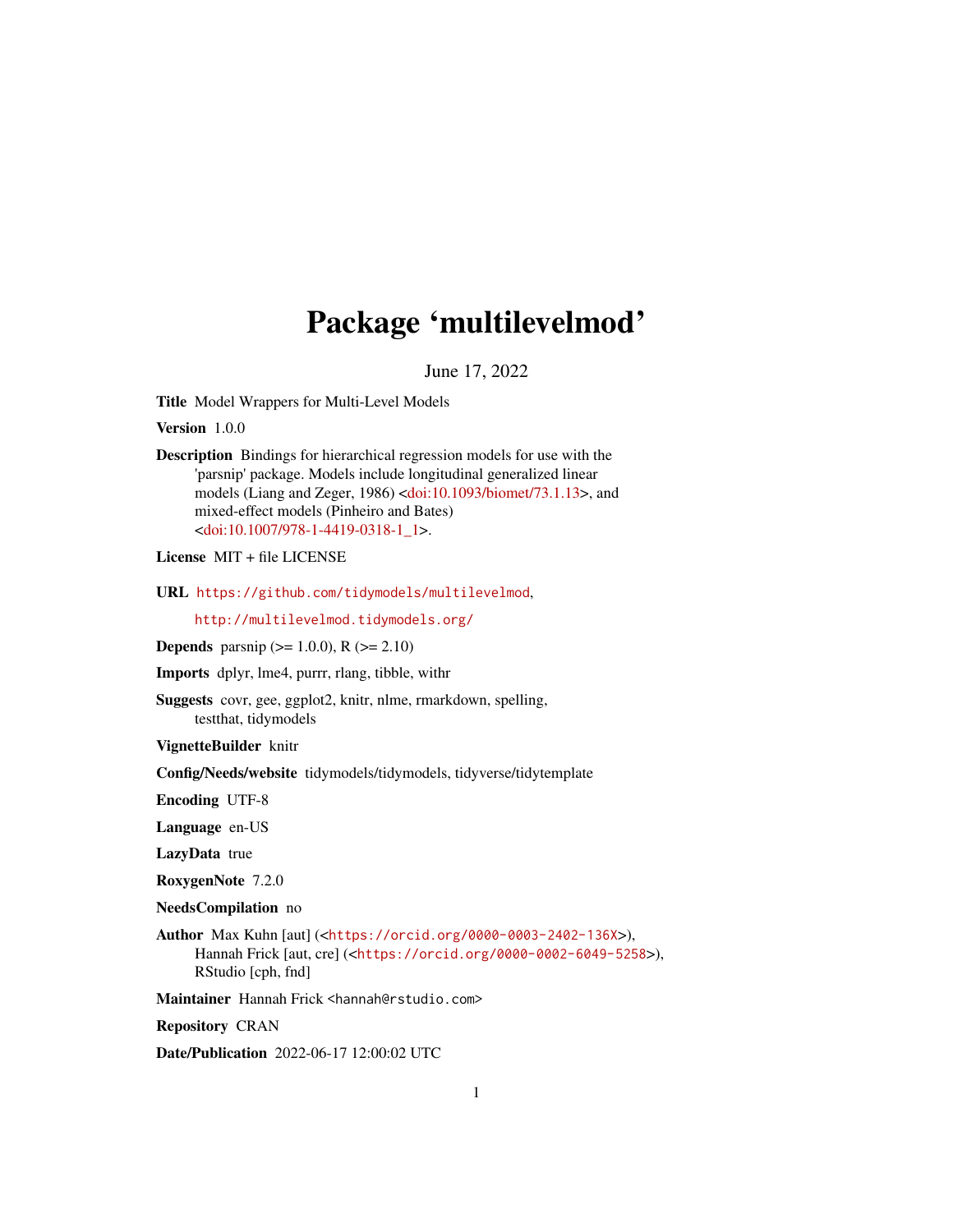# <span id="page-1-0"></span>R topics documented:

```
longitudinal_counts . . . . . . . . . . . . . . . . . . . . . . . . . . . . . . . . . . . . . 2
msa_data . . . . . . . . . . . . . . . . . . . . . . . . . . . . . . . . . . . . . . . . . . 2
riesby . . . . . . . . . . . . . . . . . . . . . . . . . . . . . . . . . . . . . . . . . . . . 3
```
#### **Index** [4](#page-3-0)

longitudinal\_counts *Simulated longitudinal Poisson counts*

#### Description

Simulated longitudinal Poisson counts

#### Details

These are simulated data of 100 subjects each with 10 time points and an additional numeric covariate. The linear predictor has a random standard normal intercept per subject, a time coefficient of 1.50, and a covariate coefficient of 0.25.

#### Value

longitudinal\_counts a tibble

# Examples

```
data(longitudinal_counts)
str(longitudinal_counts)
```
msa\_data *Measurement systems analysis data*

#### Description

Measurement systems analysis data

#### Details

A biological assay (i.e. a lab test) was run on 56 separate samples twice. The goal is to measure what percentage of the total variation in the results is related to the measurement system and how much is attributable to the true systematic difference (sample-to-sample).

#### Value

msa\_data a tibble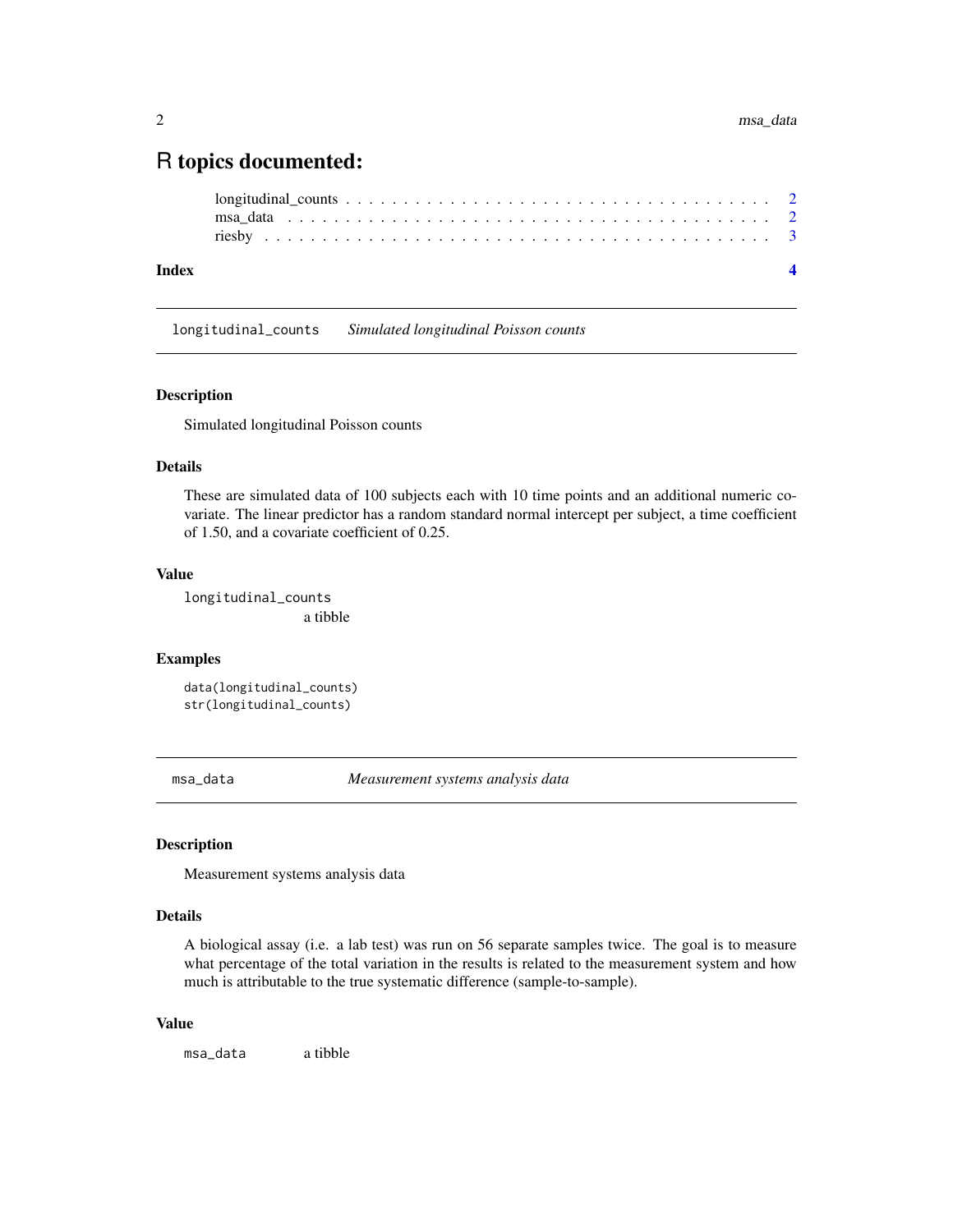#### <span id="page-2-0"></span>riesby 3

# Examples

data(msa\_data) str(msa\_data)

riesby *Imipramine longitudinal data*

# Description

Imipramine longitudinal data

# Details

These data are from a longitudinal clinical trial for depression. The outcome is the change in depression scores week-to-week. The endogenous column is an indicator for whether the subject fit the WHO Depression Scale classification of endogenous. The imipramine and desipramine columns are measurements of plasma levels for both substances.

## Value

riesby a tibble

#### Source

Reisby, N., Gram, L.F., Bech, P. et al. Imipramine: Clinical effects and pharmacokinetic variability. Psychopharmacology 54, 263-272 (1977).

# Examples

data(riesby) str(riesby)